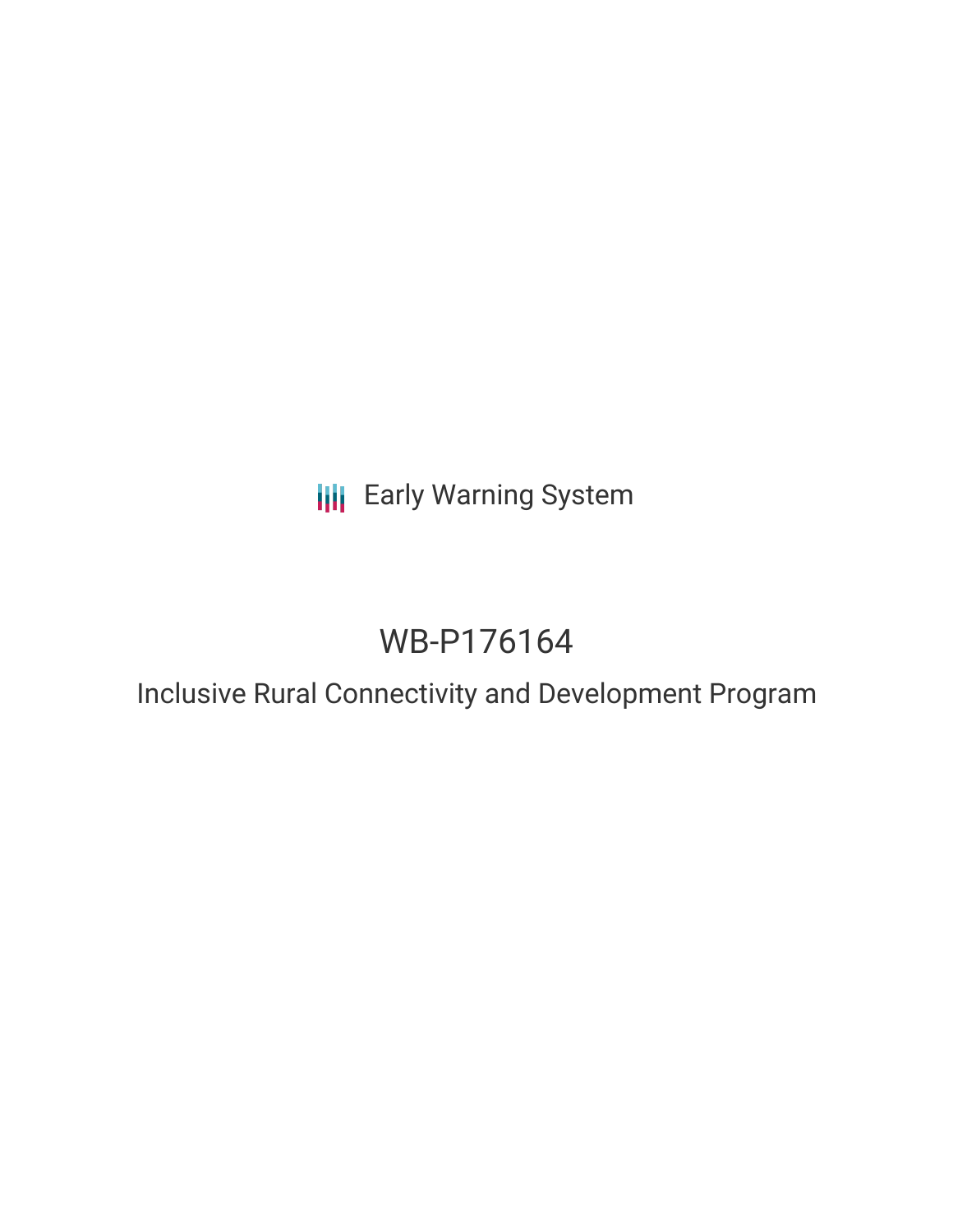

#### **Quick Facts**

| <b>Countries</b>               | Sri Lanka         |
|--------------------------------|-------------------|
| <b>Financial Institutions</b>  | World Bank (WB)   |
| <b>Status</b>                  | Proposed          |
| <b>Bank Risk Rating</b>        | U                 |
| <b>Investment Amount (USD)</b> | \$ 500.00 million |
| <b>Project Cost (USD)</b>      | \$500.00 million  |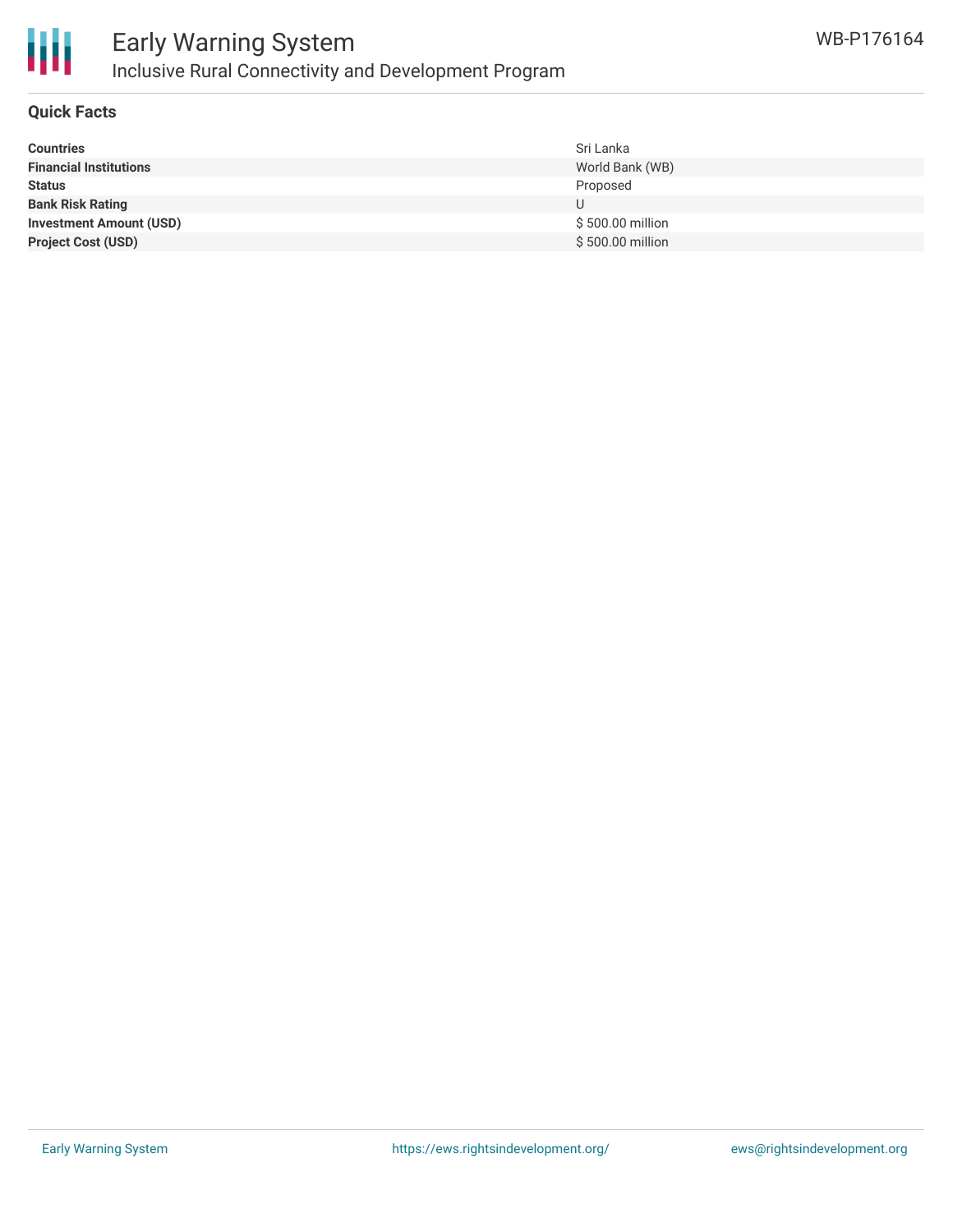

## **Project Description**

No information available at the time of writing.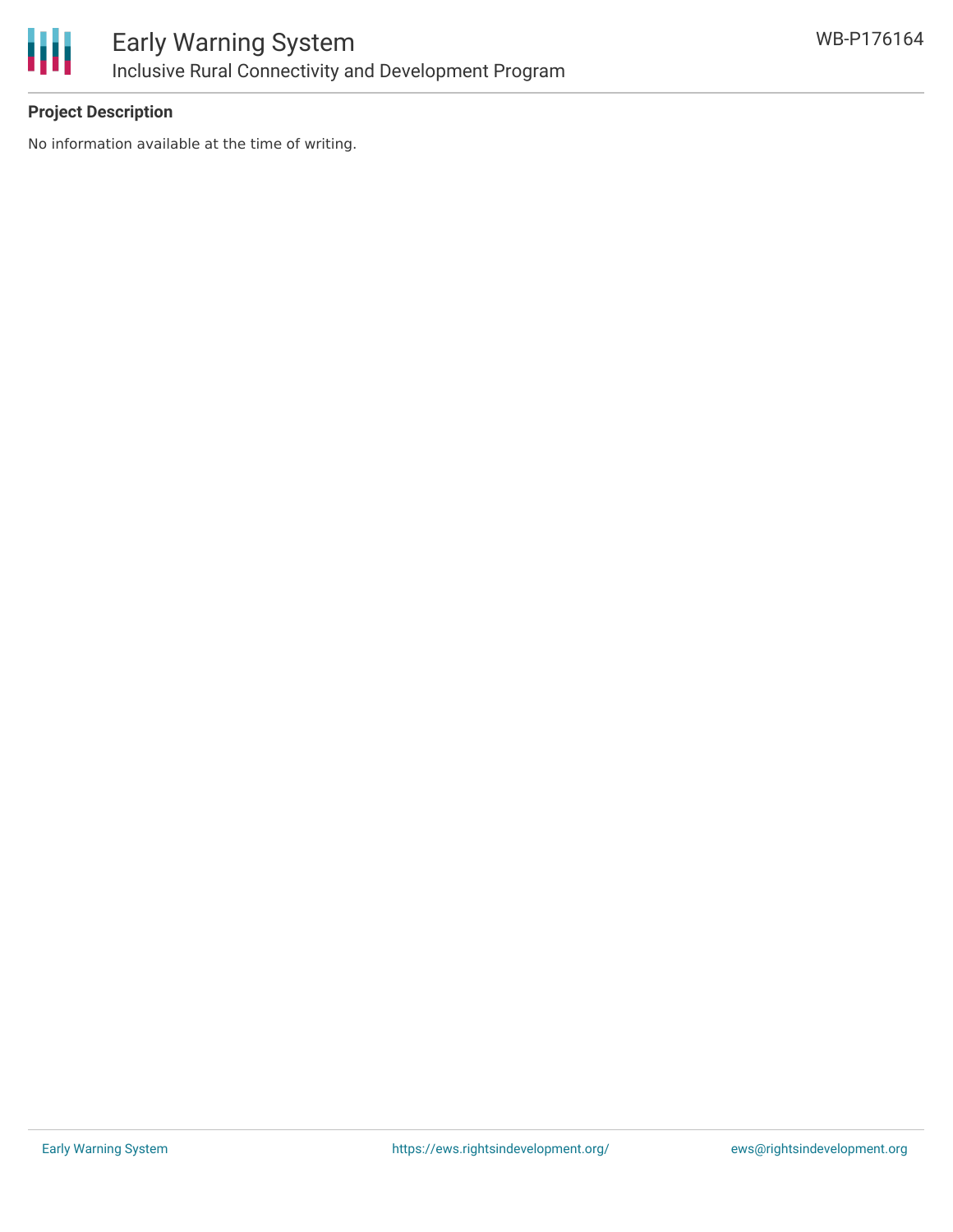

#### **Investment Description**

World Bank (WB)